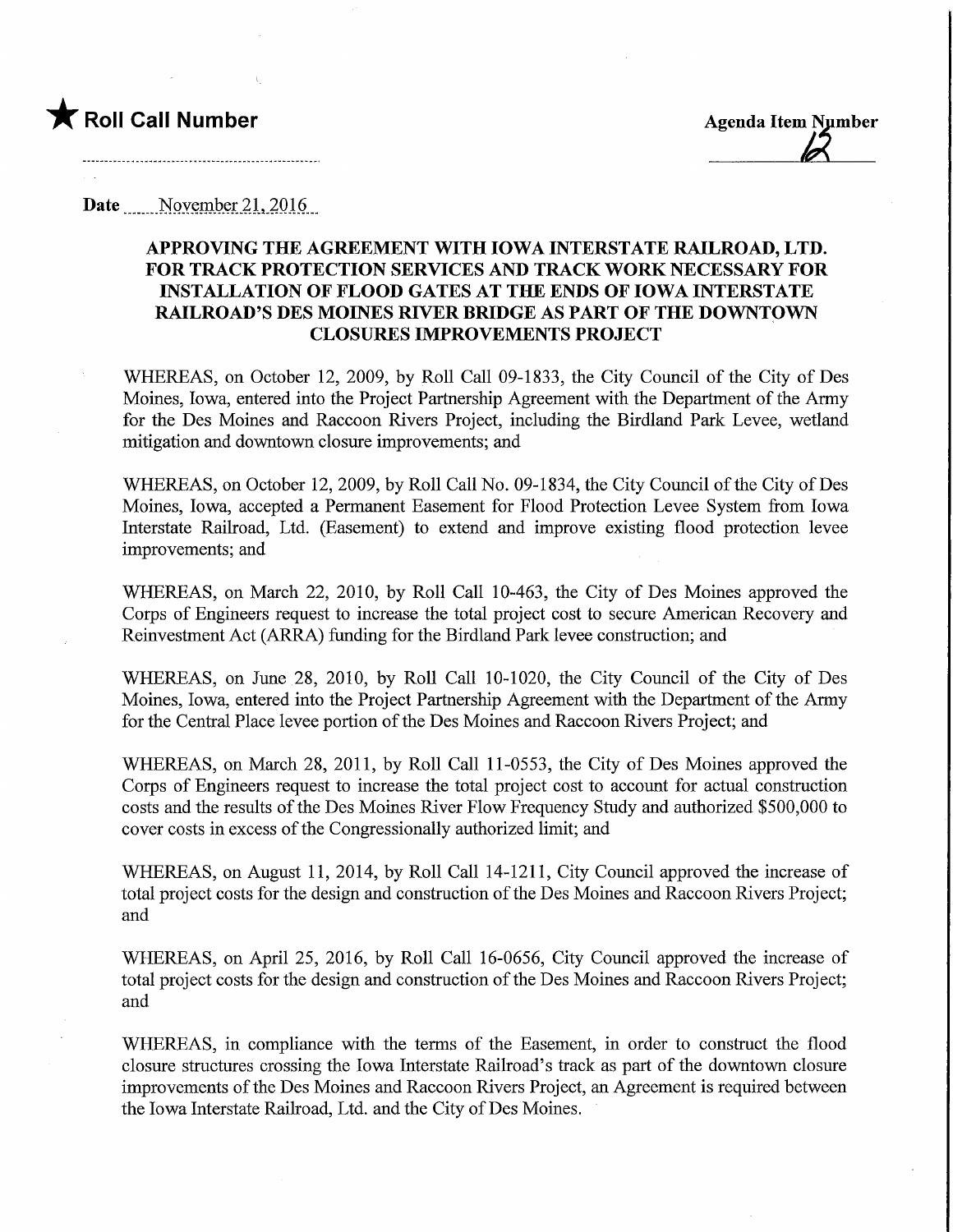## **T** Roll Call Number Agenda Item Number



Date November 21, 2016

WHEREAS, the Agreement provides for track protection services and track work by Iowa Interstate Railroad, Ltd. with reimbursement to be paid by the City to Iowa Interstate Railroad, Ltd. for the actual cost of materials and labor for said improvements, as currently estimated by Iowa Interstate Railroad, Ltd. at \$73,000.

NOW, THEREFORE, BE, AND IT IS HEREBY RESOLVED BY THE CITY COUNCIL OF THE CITY OF DES MOINES, IOWA:

- 1. That the Agreement between Iowa Interstate Railroad, Ltd. and City of Des Moines, Iowa to construct and maintain a levee and flood closure structures, copies which are now on file in the office of the City Clerk, be and are hereby approved as to form and content.
- 2. That the Mayor is hereby authorized and directed to execute said Agreement for and on behalf of the City of Des Moines, Iowa.
- 3. That the Engineering Department is hereby authorized to administer the terms of said Agreement.
- 4. That the Finance Director is authorized to make payment to the railroad for the actual costs of track protection services and track work upon receipt of an invoice acceptable to the Engineering Department.